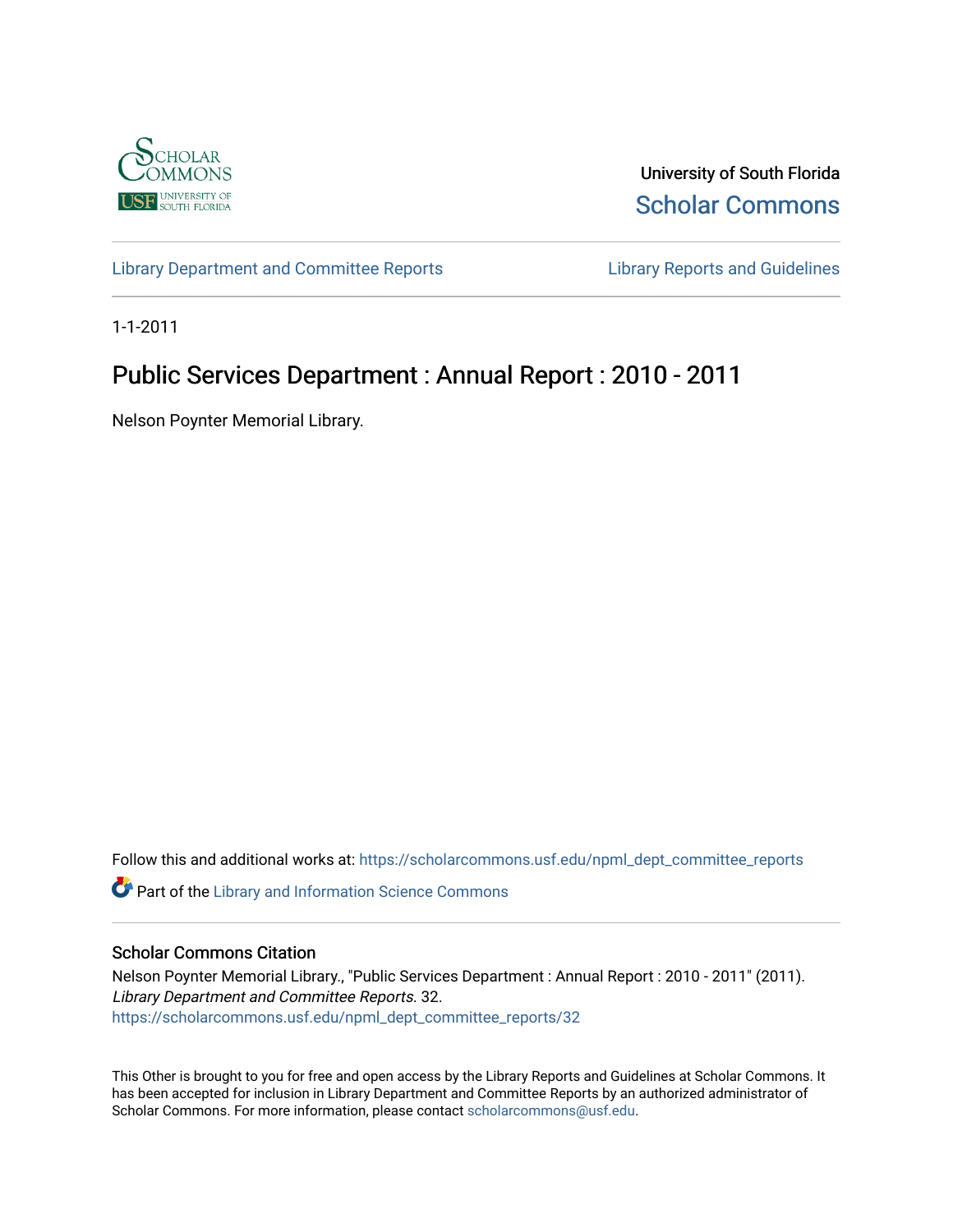# **Annual Report Public Services Department July 1, 2010 – June 30, 2011**

Ongoing change continues to be a major theme for public services, particularly in the area of traditional reference service. During 2010-2011 Public Services and Access Services implemented a combined service desk with additional cross-training between the two departments. With Gary Austin and Jim Schnur having increased responsibilities away from reference, the combined service desk allowed us to minimize the impact of their reduced hours on the other reference librarians.

During the fall and spring semesters, the public services team met to plan for and resolve issues relating to a variety of tasks including: an online statistics form for the combined service desk, instruction requests from area high school classes, weeding the reference collection, updating the library research page, and marketing information literacy.

#### **Instruction:**

During the 2010/2011 fiscal year, two sections of LIS 2005 were offered with a total of 50 participants. We continue to experience difficulty in gaining sufficient enrollment for the course when it is not offered as part of the STARS program. The course was scheduled to be taught during the fall 2010 semester but was cancelled because of low enrollment.

Gary Austin's allocation for distance learning was increased during 2010/2011 and he has continued to offer Blackboard workshops for faculty with occasional assistance from Tina Neville and David Brodosi. Gary has also worked extensively on the web site for distance learning support and is creating online tutorials to assist faculty when one-on-one assistance isn't available.

#### **Assessment of Instruction:**

In the student satisfaction survey conducted in spring 2001, library instruction and its contribution to information fluency produced the following results: 21% of the student respondents had taken LIS 2005: Library & Internet Research Skills, 30% said that they have participated in a 1-hr library instruction session, while 14% have participated in a RAP session and 16% have used an online library tutorial. Most importantly, 80% of the student respondents stated that the library contributed to their ability to obtain and effectively use information for problem solving, 74% said the library had contributed to their ability to evaluate information from various sources and 77% said the library had contributed to their ability to distinguish between types of scholarly resources.

## LIS 2005:

A pretest/post-test assessment was conducted on students in one section of LIS 2005 during the summer 2011 STARS course. Comparisons were made based on the student learning outcomes for the course with the following results:

#### **LIS 2005 Student learning outcomes:**

- SLO A: Determine the extent of information needed.
- SLO B: Develop and refine a research query.
- SLO C: Select and use appropriate printed resource, Internet tools, services, and resources in order to do academic research and to obtain other kinds of information.
- SLO D: Evaluate information as to its suitability for use.
- SLO E: Determine when and how to cite resources correctly.
- SLO F: Discuss ethical issues concerning the use of resources and be familiar with current issues concerning the dissemination and use of information resources.
- SLO G: Implement knowledge skills that they will need to thrive in their courses, careers, and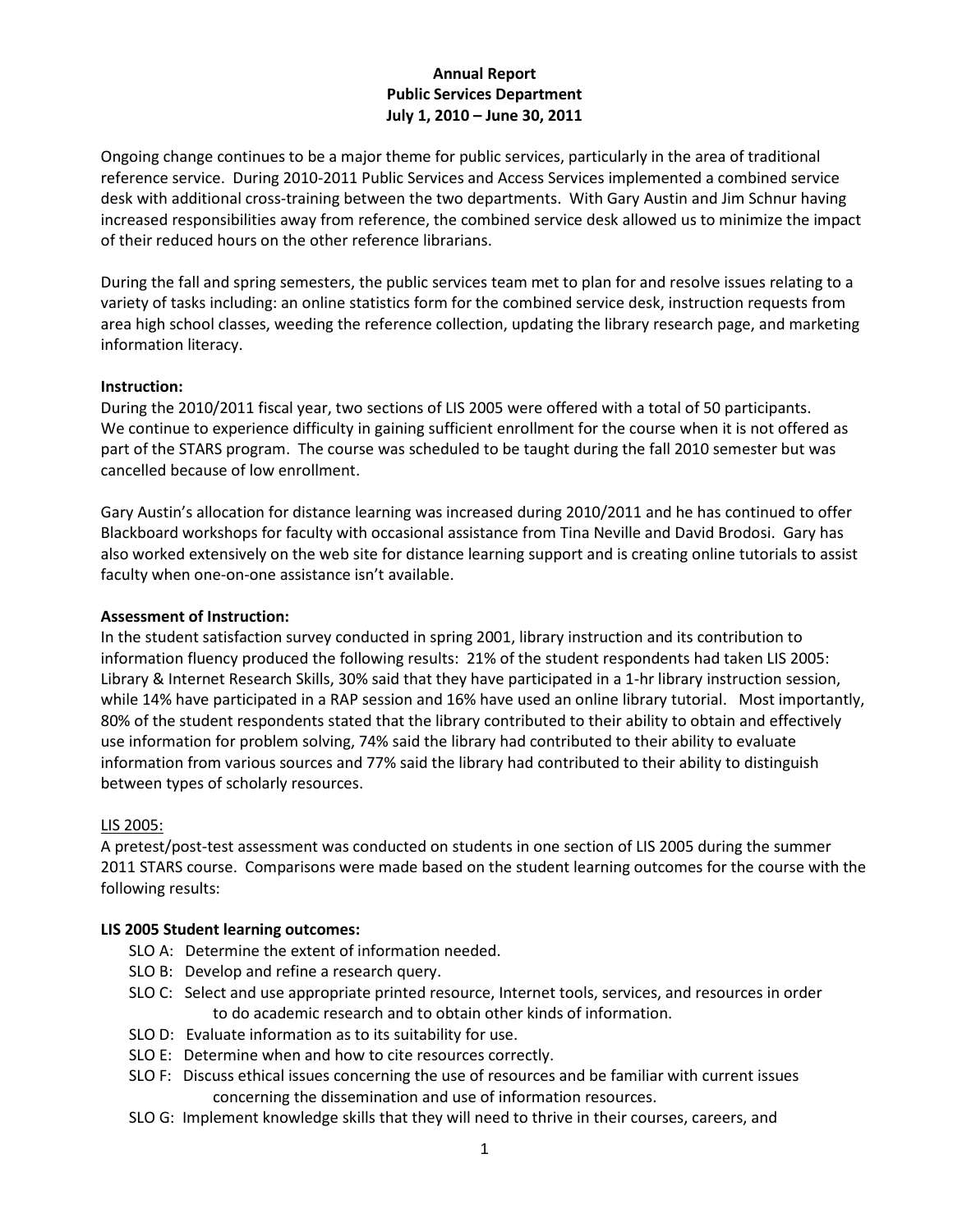throughout their lives.

## **Pretest to Post-Test analysis (n=26) Changes to SLO**

| SLO A: | 1 question: Improved                                                   |
|--------|------------------------------------------------------------------------|
| SLO B: | 5 questions: 3 questions showed improvement, 2 questions had no change |
| SLO C: | 9 questions: 7 questions showed improvement, 2 questions decreased     |
| SLO D: | 7 questions: 5 questions showed improvement, 2 questions decreased     |
| SLO E: | 5 questions: 4 questions showed improvement, 1 questions had no change |
| SLO F: | 3 questions: All questions showed improvement                          |
| SLO G: | 4 questions: 2 questions showed improvement, 2 questions decreased     |

As part of the Final Exam, students were also asked to reflect on the course and comment on what library skills they think they have improved and what still confused them. Many students commented on learning about databases—particularly that there were ways to locate information beyond Google. There was a mixed reaction to citation style—some seemed to feel more comfortable with it but others still find it confusing. Biggest frustrations seemed to come from the Annotated Bibliography assignment—because of the abbreviated time for a summer course, the instructors weren't able to devote as much time and practice to annotating before the assignment was due which led to a good bit of confusion. This assignment and the preparation leading up to it will be re-addressed if the course is taught in the future.

## **Reference:**

As mentioned above, the combined service desk was implemented at the beginning of the spring semester. Librarians either sat at the combined service desk or were "on call" in their office, depending on how busy the library was at that time. The members of the public services team continue to staff the statewide Ask a Librarian service for two hours per week and as many hours as possible on the local desk. After adding the AAL widget to the library home page we are experiencing an increasing use of the local chat/email service.

## **Assessment of reference services:**

In the student survey conducted during the spring 2011 semester, among those who reported having asked a librarian or library staff member for help 98% were either *Very Satisfied* or *Satisfied* with the service they received.

## **Marketing:**

In an ongoing effort to market our reference and instruction services two new marketing brochures were created: Graduate Student Services and Library Services for Faculty Tenure & Promotion. In addition, two other brochures were updated: Undergraduate Services and Faculty Services.

## **Personnel—individual achievements:**

#### **Faculty Promotion:**

• Kaya van Beynen was promoted to Associate University Librarian

#### **Honors/Awards:**

- Kaya van Beynen: Ask a Librarian (statewide service) Exemplary Reference Award Nomination for Teaching chat (November 2010)
- Kaya van Beynen: Ask a Librarian (statewide service) Exemplary Reference Award Nomination for Teaching chat (March 2011)
- Kaya van Beynen: Ask a Librarian (statewide service) Exemplary Reference Award Nomination for Brief chat (March 2011)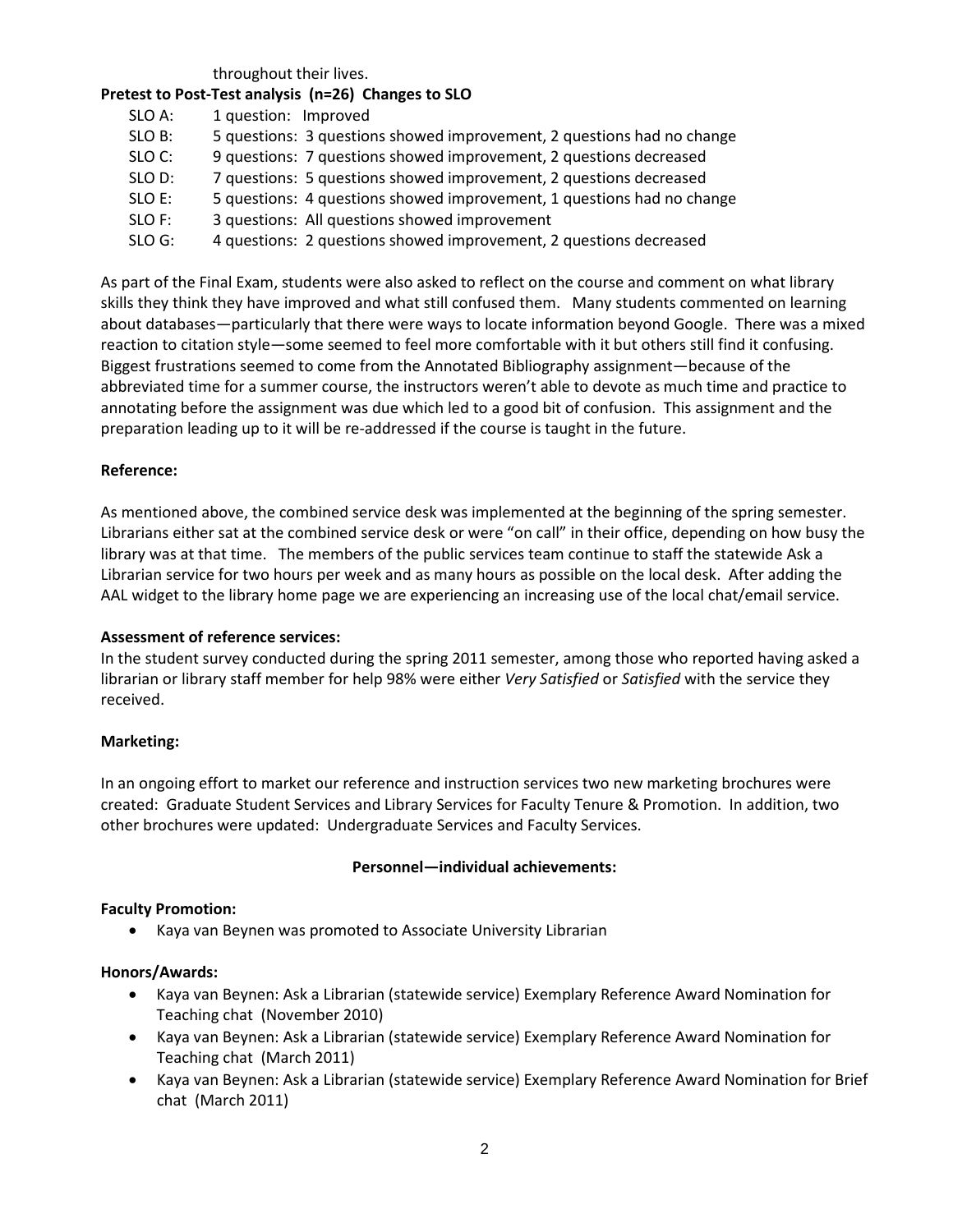- Tina Neville: Ask a Librarian (statewide service) Exemplary Reference Award Nomination for Detailed chat (November 2010)
- Tina Neville: Ask a Librarian (statewide service) Exemplary Reference Award Nomination for Teaching chat (March 2011)

## **Professional Service:**

The public services faculty continues to enhance the campus and the profession through their service activities as detailed below:

## *Kaya van Beynen:*

- **USFSP Undergraduate Council**
- **USFSP Faculty and Staff Awards Planning Committee**
- **Poynter Library Leadership Team**
- Poynter Library E-Resources Collections Committee
- **Poynter Library Faculty Council**
- **Poynter Library Public Services Team**
- **Poynter Library Liaisons Team**
- Poynter Library Café Design Team
- ACRL/ University Libraries Section (ULS) 2012 Conference Program Planning—Anaheim Member, 2010-2012
- ACRL/ University Libraries Section (ULS) 2011 Conference Program Planning Committee Co-Chair, 2009-2011
- **ACRL/ ULS Executive Committee Member, 2009-2011**
- ACRL/EBSS Research Forum Committee Chair 2010-2013
- ACRL/EBSS Executive Advisory Committee– Member 2010-2013
- Peer reviewer for three book chapters: In *Karst Management,* van Beynen, P. (Ed.). New York: Springer.

## *Deb Henry:*

- **USFSP Research Council, Secretary**
- **USFSP Technology Committee**
- **Poynter Library Leadership Team**
- **Poynter Library Web Content Committee, Chair**
- Poynter Library Space Planning Committee
- **Poynter Library Faculty Council**
- Poynter Library Public Services Team
- **Poynter Library Liaisons Team**
- **Poynter Library Combined Service Desk Team**
- Poynter Library Café Design Team, Chair
- USF Library System Discovery Services Committee
- Florida Library Association Membership Committee
- **Florida Library Association Planning Committee**

## *Tina Neville:*

- USFSP Planning Effectiveness, Budgeting Committee (PEBC)
- USFSP SACS Quality Enhancement Plan (QEP) Committee, Secretary
- USFSP Graduate Council
- **USFSP Emergency Planning Team**
- **Poynter Library Leadership Team**
- **Poynter Library Annual Review Committee**
- Poynter Library Digital Archive Team
- Poynter Library Web Content Committee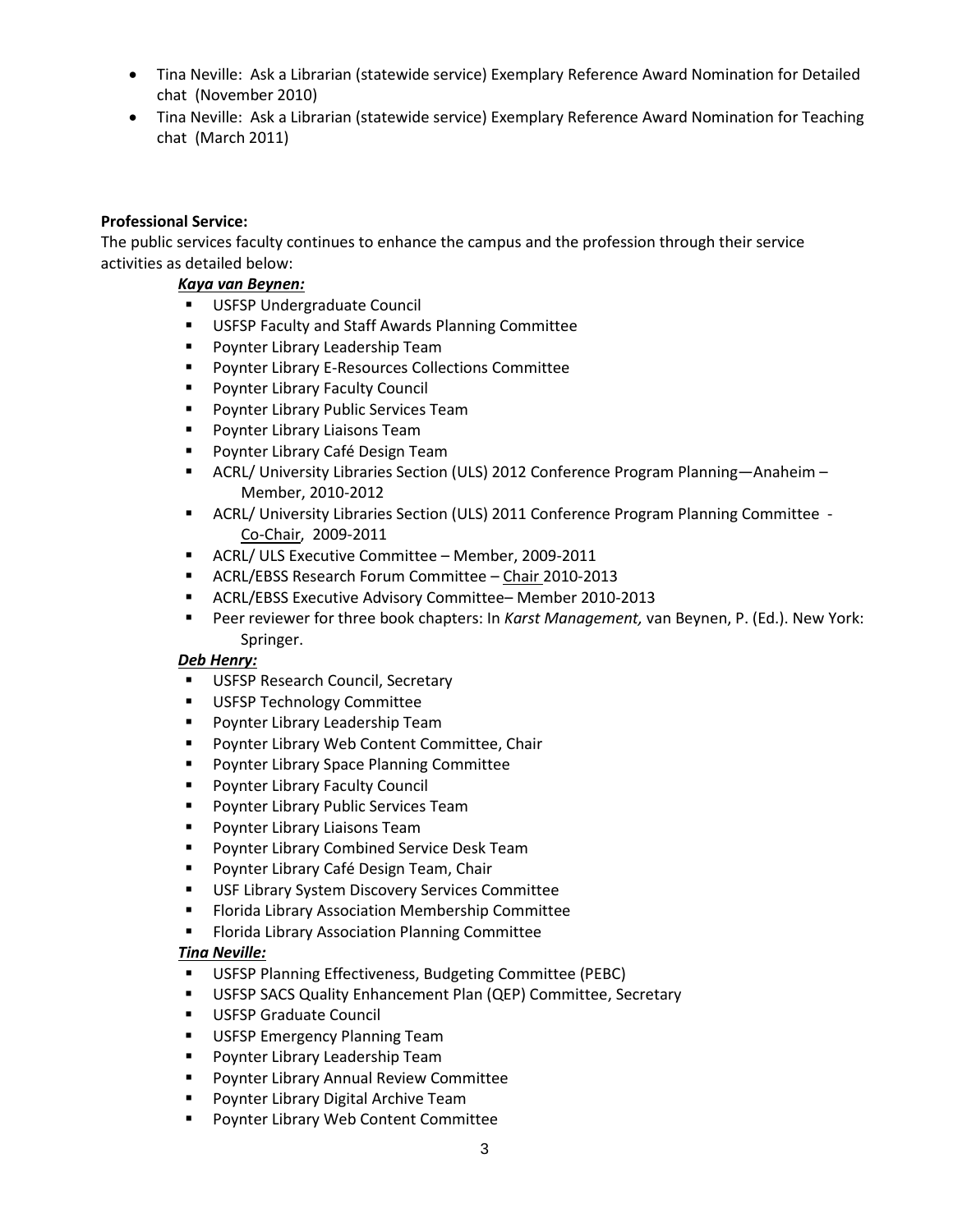- Poynter Library Space Planning Committee, Chair
- Poynter Library Faculty Council
- Poynter Library Public Services Team
- Poynter Library Liaisons Team
- Poynter Library Café Design Team
- Poynter Library Combined Service Desk Team
- Poynter Library Access Services LTA Search Committee
- USF Library System Discovery Services Committee
- Florida Library Association, Continuing Education Committee
- Peer reviewer, *RUSQ* manuscript
- Seminole Community Library at St. Petersburg College, Seminole Campus Advisory Board, Member and Secretary

# *Gary Austin:*

- Poynter Library Leadership Team
- Poynter Library Liaisons Team
- Poynter Library Public Services Team
- Poynter Library Faculty Council (non-voting)

# **Research and Creative Activities:**

Teaching LIS 2005 and heavy committee work did not leave much time for research; however, members of the public services team accomplished the following research activity in 2010-2011.

# *Kaya van Beynen:*

- Peer Reviewed Article: van Beynen, P, Brinkmann, R, and van Beynen, K (Submitted). Creation of a karst sustainability index *Journal of Cave and Karst Studies.*
- Book Chapter: van Beynen, P. & van Beynen K. (2011). "Human disturbance of karst environments." In *Karst Management,* van Beynen, P. (Ed.). New York: Springer.
- Van Beynen, K. (2011). EBSS Research Forum, ALA Annual Conference, *EBSS Newsletter*. Vol. 26 (2).

# **Deb Henry:**

 Book chapter (submitted). Metz-Wiseman, M., Borchert, C., Griffin, M., & Henry, D, "Best Practices for Selecting the Best Fit" for *Planning and Implementing Resource Discovery Tools in Academic Libraries.*

# *Tina Neville:*

- Alford, P., Banks, K. & Neville, T. (2011, May). *Digital skills: A checklist, an update, and the burning questions of how.* Presentation at the Florida Library Association Annual Conference, Orlando, FL, May 6, 2011.
- Mott, R., Karshmer, E., Neville, T. & Tong, M. (2011, May). *Florida library staff continuing education needs assessment: A project report of the FLA Continuing Education Committee.* Poster presentation at the Florida Library Association Annual Conference, Orlando, FL, May 2011.
- Neville, T. (2011) Review of ""The Agile Librarian's Guide to Thriving in Any Institution." *Journal of the Electronic Resources in Medial Libraries, 8(2)*, 213-214.
- Continued as a book reviewer for *Library Journal*

# **Progress on Departmental Goals for 2010-2011**

- Meet with academic deans to consider credit course options (done)
- Analyze campus syllabi to document existing information literacy assignments in USFSP courses (syllabi obtained for CAS and COB, analysis to begin in 2011)
- Explore the idea of creating a "personal" librarian program (not done because of time constraints)
- Assist with a nelson web content assessment (in progress)
- Assist with library space planning (in progress)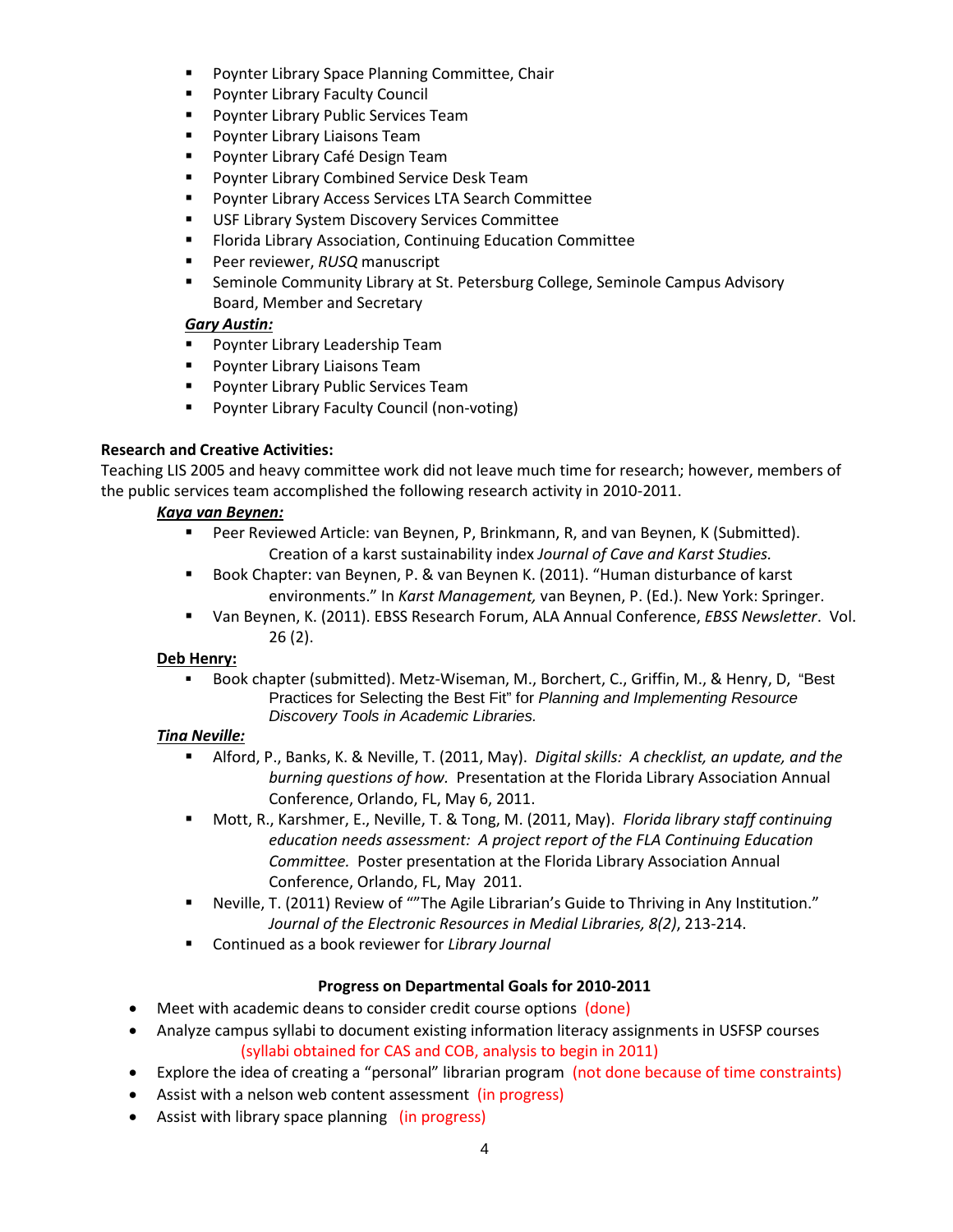• Create a shared file that lists interesting library conferences (done)

## **Suggested Departmental Goal for 2011-2012**

- Continue campus syllabi review to determine extent of information literacy assignments offered in USFSP courses
- Propose an information literacy plan for USFSP (Kaya van Beynen will begin work on this as her SSLLI project)
- Update the Poynter Library research assistance web pages
- Complete the weeding of the reference collection
- Continue to assist with library space planning
- Continue to assist with nelson web content assessment

# **Public service statistics: July 1, 2010 – June 30, 2011**

#### **INSTRUCTION:**

| Instruction:                                                 | 2010/2011      | 2009/2010 | change |
|--------------------------------------------------------------|----------------|-----------|--------|
| Number of class sessions                                     | 62             | 55        | $+13%$ |
| Number of participants in class sessions                     | 1212           | 1096      | $+11%$ |
| <b>Number of RAP sessions</b>                                | 86             | 52        | $+65%$ |
| Number of Blackboard group faculty training sessions         | 14             | 11        | $+27%$ |
| Number of participants at Bb group faculty training sessions | 113            | 99        | $+14%$ |
| Number of student orientation sessions                       | 8              | 9         | $-11%$ |
| Number of participants in student orientations               | 755            | 805       | $-06%$ |
| Number of FTIC parent welcome events                         | $\overline{2}$ | n/a       | n/a    |
| Number of participants at FTIC parent welcome events         | 40             | n/a       | n/a    |
| Number of library sponsored cultural and social events       | 15             | 8         | +88%   |
| Number of participants at library sponsored cultural and     | 598            | 407       | $+47%$ |
| social events                                                |                |           |        |

#### **Instruction Session Breakdown:**

| Instructor:    | #Sessions:          |                          |  |
|----------------|---------------------|--------------------------|--|
| Austin         | 16.5                | (8.5 B, 8 B)             |  |
| Henry          | 10                  | (9 Bl, 1 orientation)    |  |
| <b>Neville</b> | (22 BI, 2 Bb)<br>24 |                          |  |
| Pettijohn      | 2                   |                          |  |
| Schnur         |                     |                          |  |
| van Beynen     | 26.5                | (19.5 Bl, 7 orientation) |  |
| <b>Brodosi</b> | 4                   | (4Bb)                    |  |

| Discipline:       |    |                          |   |
|-------------------|----|--------------------------|---|
| Composition       | 13 | History                  |   |
| Education         | 7  | English Lit              |   |
| Psychology        |    | Anthropology             |   |
| <b>Business</b>   | 6  | Master Liberal Art       | 1 |
| Environ. Sci.     | 3  | <b>Criminal Justice</b>  |   |
| ISS / social sci. | 5  | <b>Career Counseling</b> | 1 |
| Geography         | 2  |                          |   |
| Journalism        | 2  | High School              |   |
| Art               | 2  | <b>Project Stingray</b>  |   |

## **RAP (non-Blackboard) sessions completed:**

van Beynen: 34 Henry: 24 Neville: 15 Pettijohn: 5 Austin: 4 Notaro: 3 Etzel: 1

#### **One-on-one Blackboard sessions completed (lasting more than 20 minutes):**

Austin: 9 Neville: 11